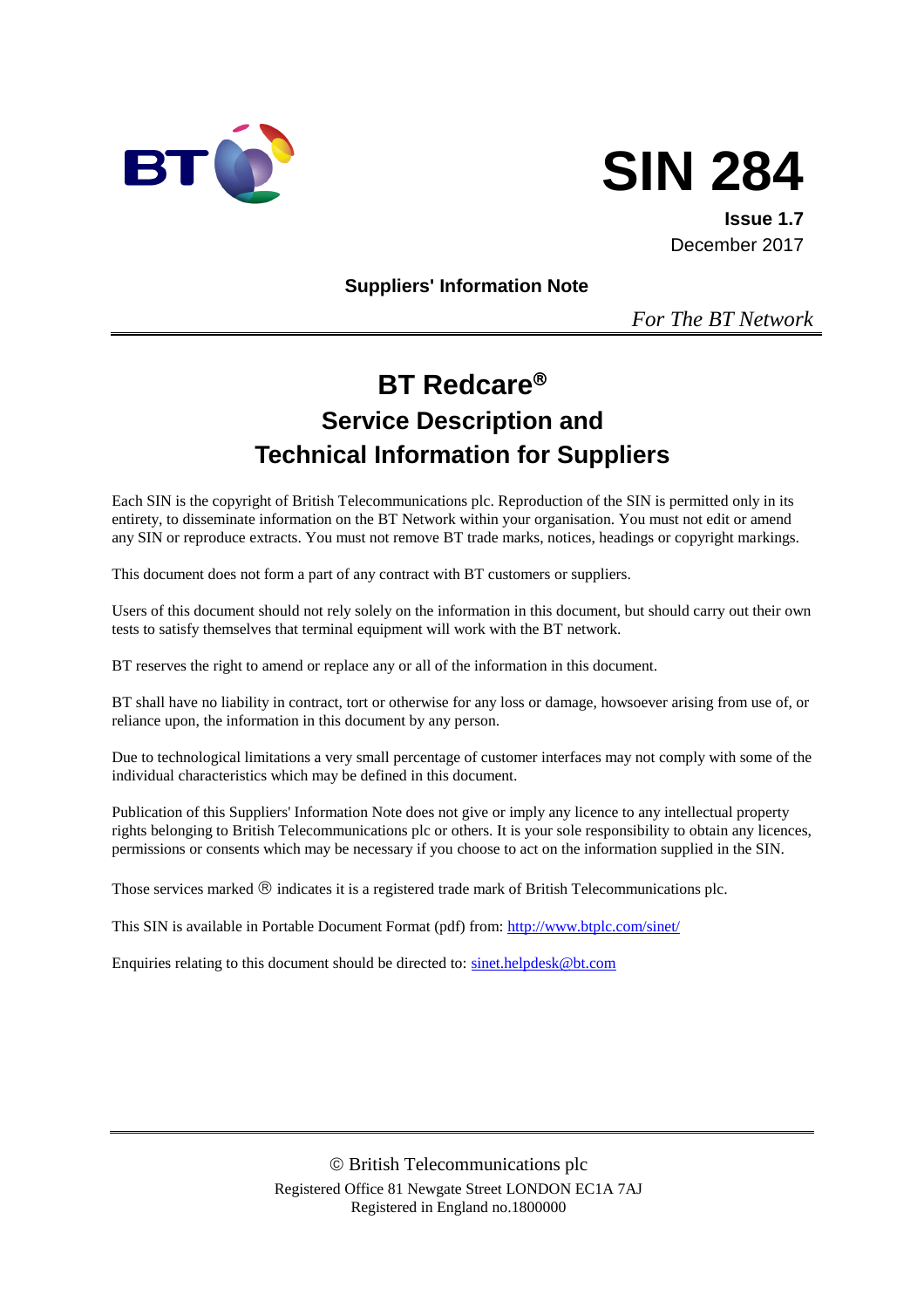#### **CONTENTS**

| 1. |       |  |  |  |  |
|----|-------|--|--|--|--|
| 2. |       |  |  |  |  |
| 3. |       |  |  |  |  |
|    | 3.1   |  |  |  |  |
|    | 32    |  |  |  |  |
|    | 3.2.1 |  |  |  |  |
|    | 3.2.2 |  |  |  |  |
|    | 3.3   |  |  |  |  |
| 4. |       |  |  |  |  |
|    |       |  |  |  |  |
|    | 4.1.1 |  |  |  |  |
|    | 4.1.2 |  |  |  |  |
|    | 4.1.3 |  |  |  |  |
|    | 4.1.4 |  |  |  |  |
|    |       |  |  |  |  |
|    | 4.2.1 |  |  |  |  |
|    | 4.2.2 |  |  |  |  |
| 5. |       |  |  |  |  |
| 6. |       |  |  |  |  |
| 7. |       |  |  |  |  |
| 8. |       |  |  |  |  |
| 9. |       |  |  |  |  |

## **FIGURES**

FIGURE 1 AN EXPLANATORY PICTURE OF INTERFACE USING BT 80A/92A.  $\mathfrak{S}$ FIGURE 2 AN EXPLANATORY PICTURE OF AN INTERFACE USING LTU 102/3A  $6\overline{6}$ 

## <sup>®</sup> Redcare is a Registered Trade Mark of British Telecommunications plc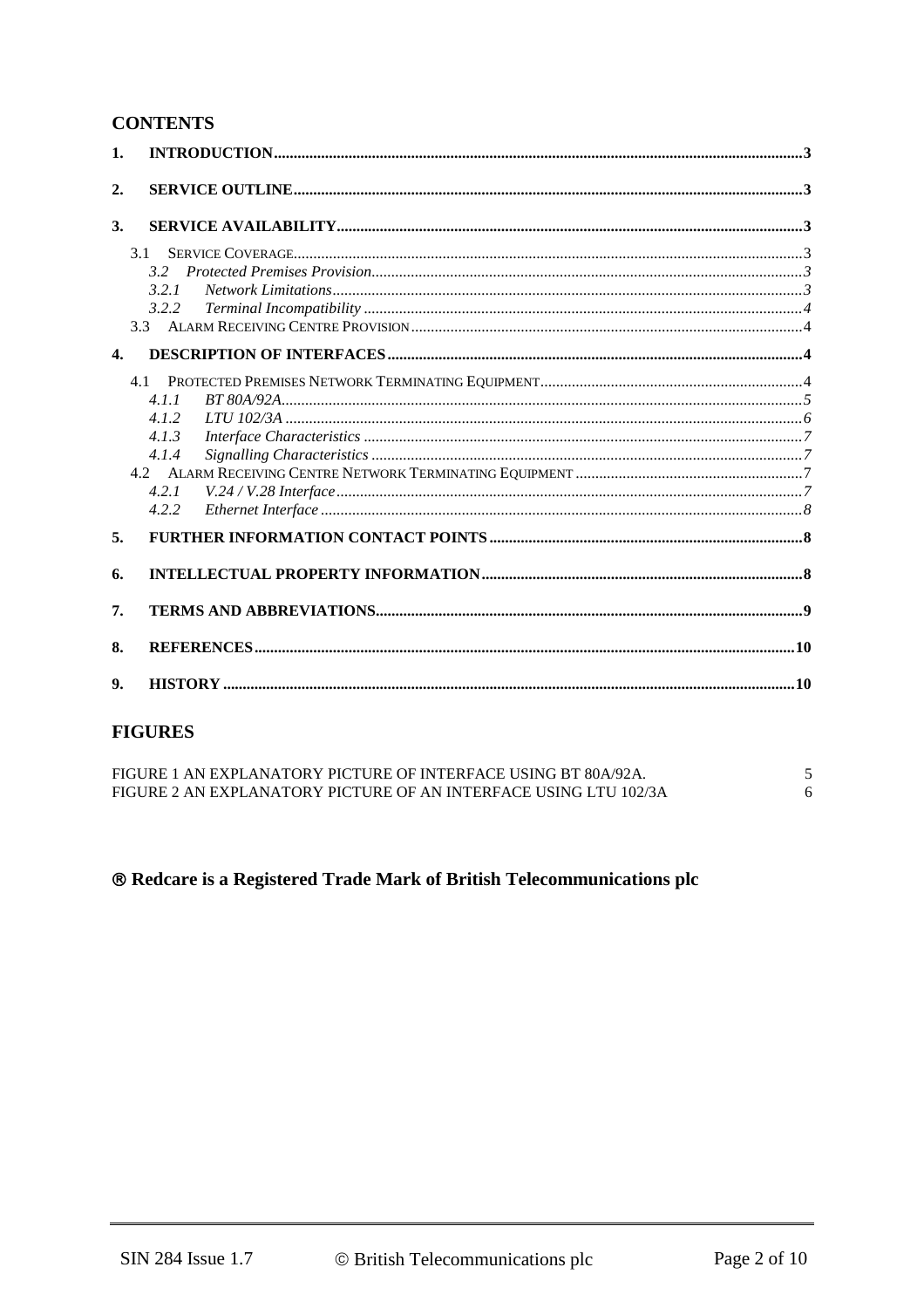## **1. Introduction**

This Suppliers' Information Note (SIN) gives information about the BT Redcare Service which is provided from a Protected Premises over the BT analogue local access network and the BT Redcare network to an Alarm Receiving Centre.

## **2. Service Outline**

Making use of the BT analogue local access network and a dedicated BT Redcare network, the BT Redcare Service provides a secure line monitoring service aimed at alarm monitoring and reporting and hence at the intruder and fire alarm markets.

By means of continuous monitoring of the transmission link, and the status of the alarm reporting equipment in the Protected Premises, the service is able to quickly detect alarm activities or attempts to compromise the continuity of the communications link. The information thus gathered is passed through the BT Redcare network to an alarm company central receiving station known as an Alarm Receiving Centre.

## **3. Service Availability**

## **3.1 Service Coverage**

The service is available nationally where network capacity exists.

For further information on national service coverage please contact:

Redcare General Information Helpdesk 0800 800 828

#### **3.2 Protected Premises Provision**

The BT Redcare Service will deliver, and respond to, specific encrypted signals carried over exchange lines provided in the local network.

#### **3.2.1 Network Limitations**

There are some circumstances when the BT Redcare Service cannot be provided, for instance, if the exchange line is provided by a local access delivery system. In such cases a PSTN exchange line would be needed which does not make use of, for instance, a pair-gain concentration device.

BT Redcare connections were made ADSL compatible in Feb 2004. For further information on service provision please contact:

Redcare General Information Helpdesk 0800 800 828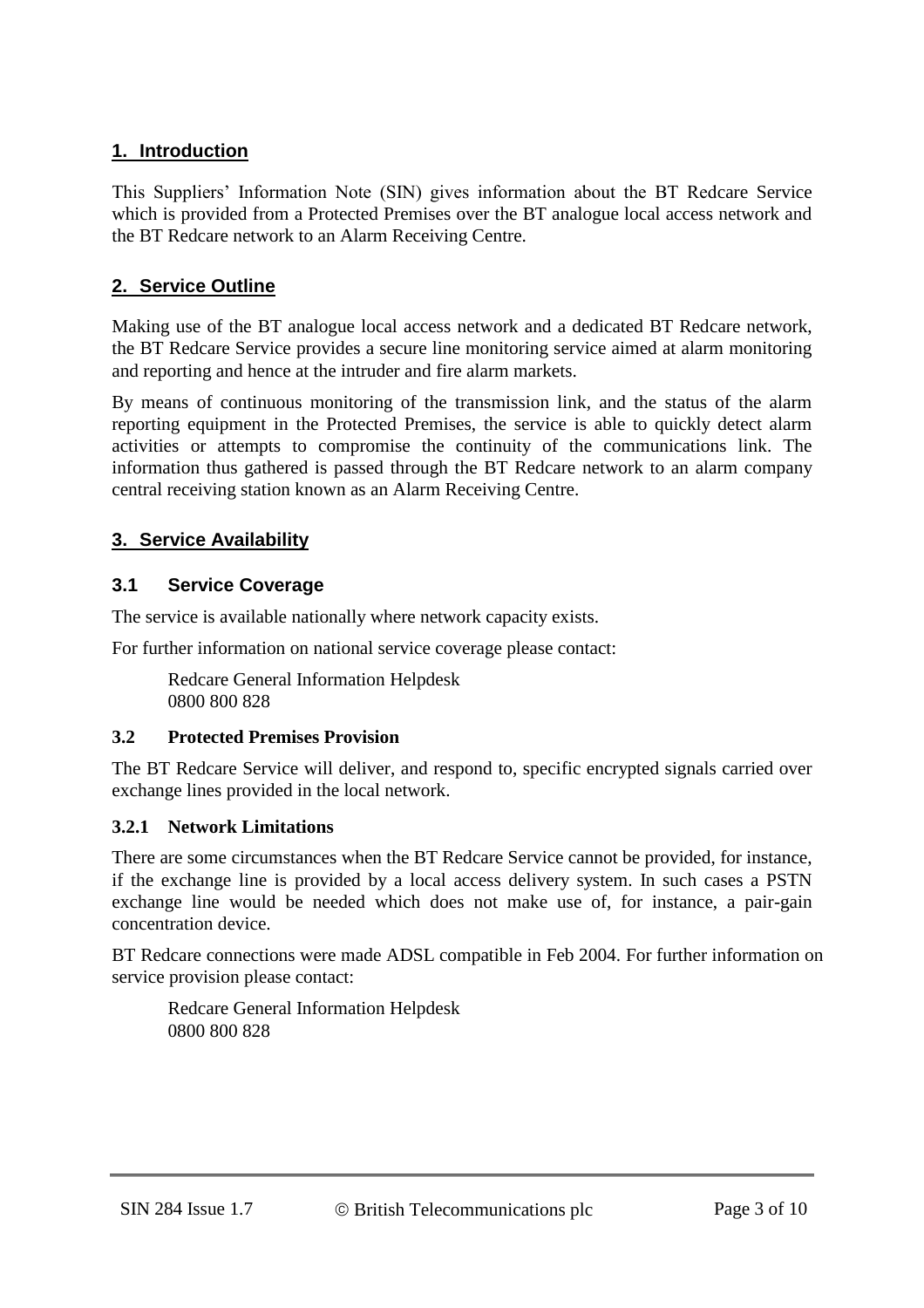## **3.2.2 Terminal Incompatibility**

There are some circumstances when the BT Redcare Service may be incompatible with existing terminals. Such incompatibility may occur with, for instance, modems, facsimile, payphones, Private Exchanges or if the REN of 4 is exceeded. Such occasions are relatively rare with the introduction of the latest Redcare fifth generation STU.

If incompatibility remains a difficulty then a separate PSTN exchange line would need to be provided.

For further information on service provision please contact:

Redcare General Information Helpdesk 0800 800 828

## **3.3 Alarm Receiving Centre Provision**

The BT Redcare Service will deliver the information gathered by means of continuous monitoring of the transmission link at the Protected Premises over the BT Redcare network to an alarm company central receiving station known as an Alarm Receiving Centre.

## **4. Description of Interfaces**

## **4.1 Protected Premises Network Terminating Equipment**

The BT Redcare Protected Premises NTE is provided either as a BT 80A/92A line box or Line Terminating Unit (LTU) 102/3A.

Both of these are provided for BT Redcare by Openreach from a standard PSTN line box (NTE).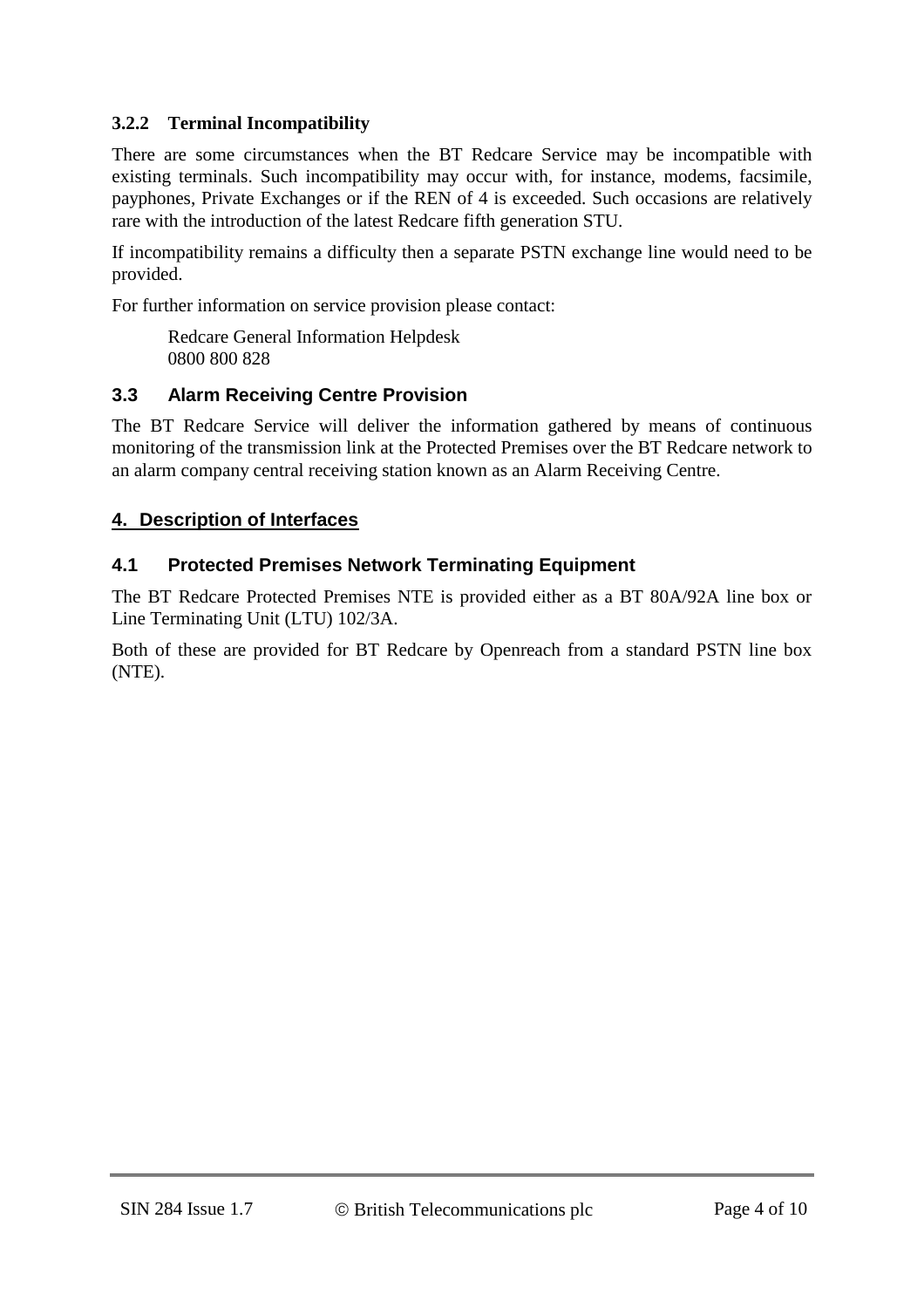#### **4.1.1 BT 80A/92A**

Interface using BT 80A/92A



**Figure 1 An Explanatory Picture of Interface using BT 80A/92A.**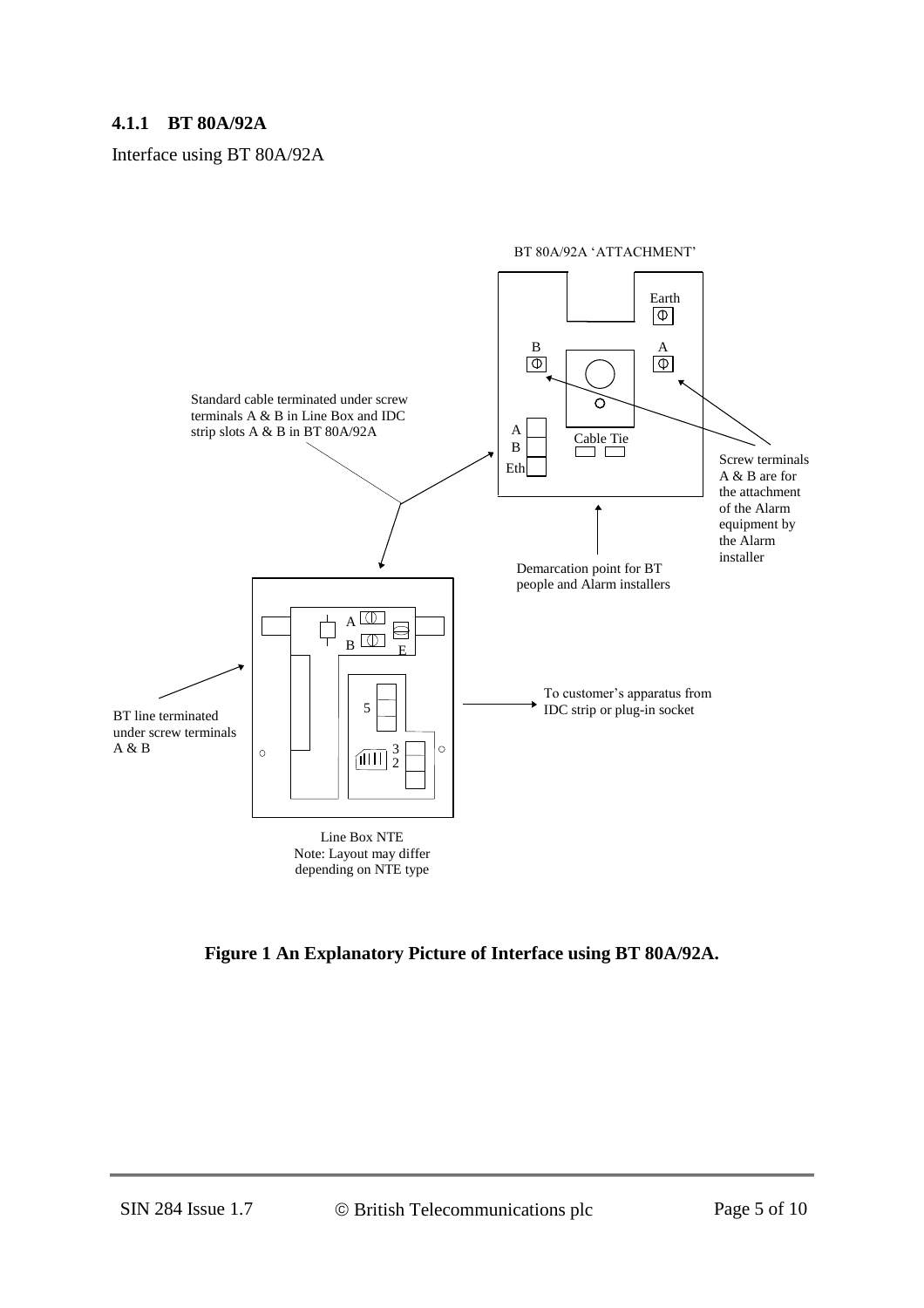## **4.1.2 LTU 102/3A**

Interface using LTU 102/3A.



**Figure 2 An Explanatory Picture of an Interface using LTU 102/3A**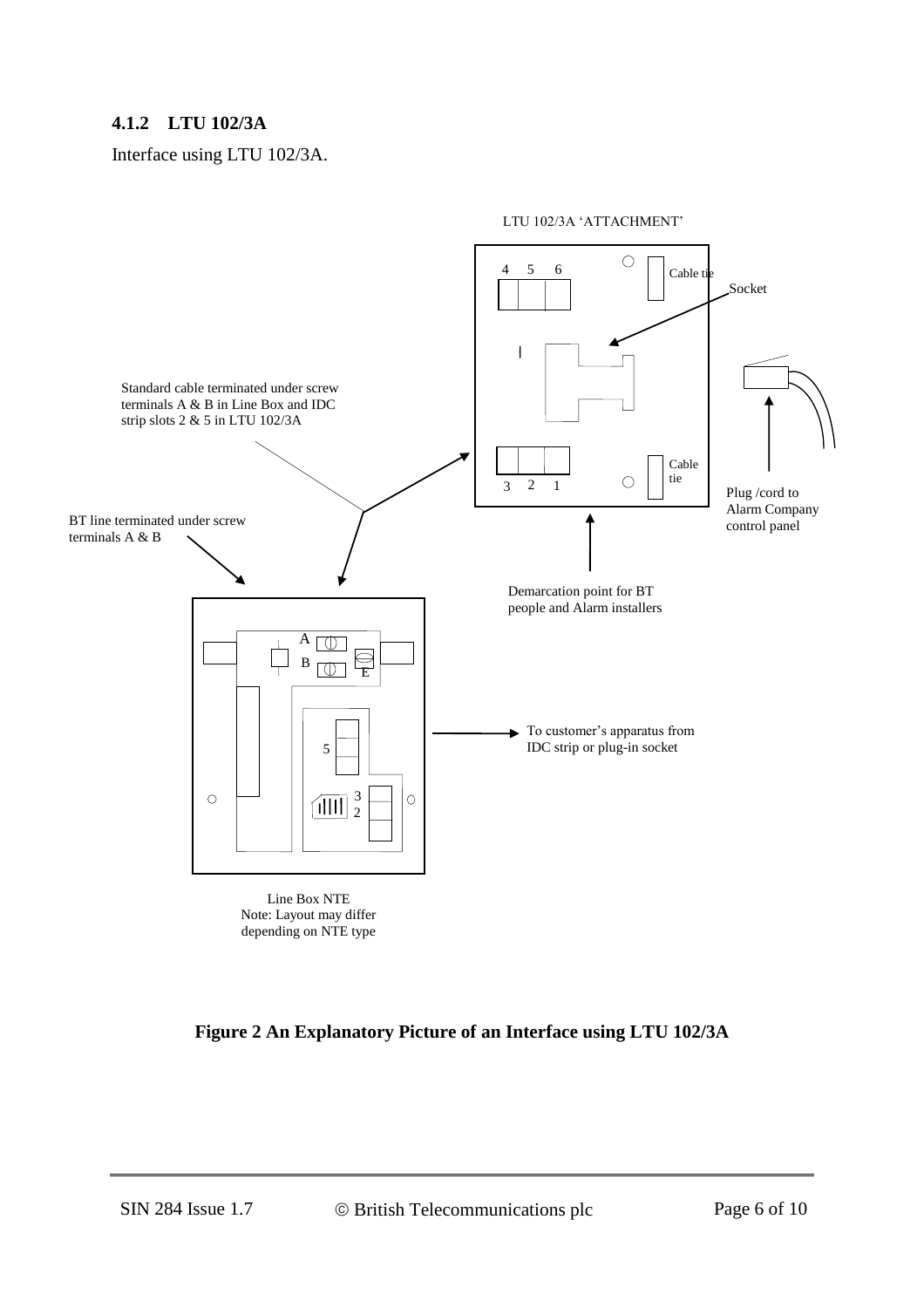## **4.1.3 Interface Characteristics**

The interface characteristics of the BT Redcare Protected Premises service are those of the BT PSTN.. The exception is the ability to accept out-of-speech-band signals.

## **4.1.4 Signalling Characteristics**

In the Normal (Upped) State the prescribed Terminal Equipment (known as an STU) transmits a continuous out-of-speech-band signal which is modulated and contains an encrypted identity message. This out-of-speech-band signal is detected by the BT Redcare Scanner at the BT local exchange and is used to maintain the integrity of the system.

If this out-of-speech-band signal is lost, or the data encoded in the signal is not correct, the BT Redcare Scanner will schedule a 'POLL' signal to be sent to the STU.

The POLL signal is an in-speech-band signal of duration approximately 500 ms containing data encrypted with the unique key for that STU. It is injected into the PSTN exchange line irrespective of the line status of any other TE (hence it may be audible to a telephone user). The STU (if it is in the Normal State) will respond with a 'RESPONSE' in-speech-band signal.

The POLL-RESPONSE data exchange is the method by which alarm and status information is passed between the STU and the Scanner.

If an alarm is triggered at the protected premises, the STU receives relevant signals from the alarm system and immediately ceases the transmission of the out-of-speech-band signal to the BT RedCARE Scanner. This cessation of the out-of-speech-band signal forces a POLL-RESPONSE cycle as detailed above and allows the transmission of the alarm signal in the response message.

A typical alarm transmission exchange from the assertion of the alarm trigger to the POLL-RESPONSE message sequence is typically 8 seconds. This gives an end-to-end transmission time (from alarm trigger to delivery to the Alarm Receiving Centre) of less than 20 seconds, which is a requirement of the relevant British Standard for Intruder AlarmSystems

BS EN 50131-1:2006+A2:2017[1],

Additional information regarding the implementation of alarm transmission systems and equipment, for systems using dedicated alarm paths, can be found in BS EN 50136-1-:2012<sup>[2]</sup>.

## **4.2 Alarm Receiving Centre Network Terminating Equipment**

#### **4.2.1 V.24 / V.28 Interface**

The BT RedCARE Alarm Receiving Centre Network Terminating Equipment (NTE) provides an interface conforming to ITU-T V.24 $[3]/V.28[4]$  (RS-232-C) and is configured as Data Communications Equipment. It is an industry standard serial binary data port using a 25 way female D-type connector. The physical interface is 3-wire comprising transmit, receive and common ground.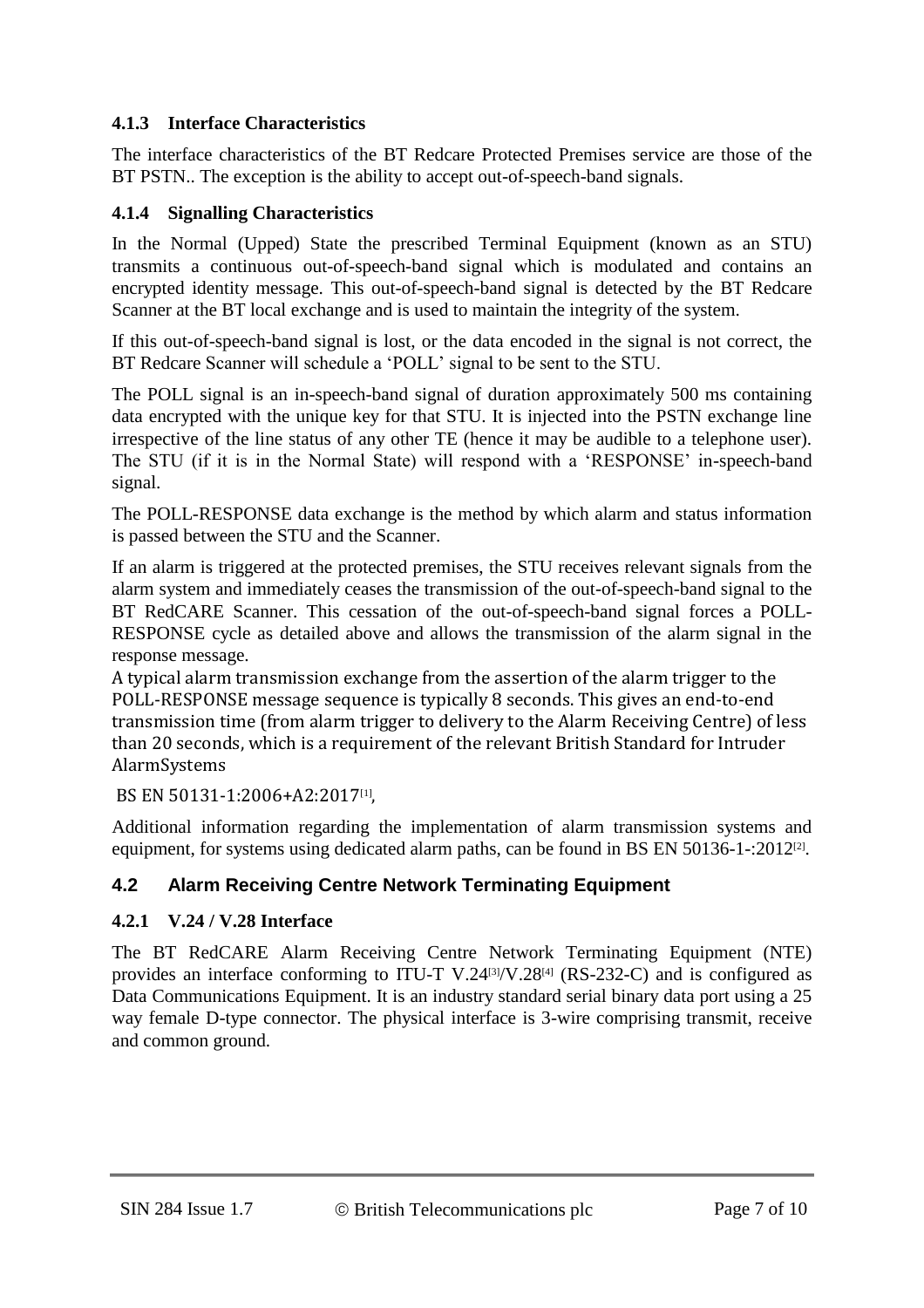|                          | The interface parameters are:-                                                                         |  |
|--------------------------|--------------------------------------------------------------------------------------------------------|--|
| Asynchronous data format |                                                                                                        |  |
| Baud rate:               | configurable from a range of 1200, 2400, 4800, 9600, 19200                                             |  |
| Data bits:               | 8                                                                                                      |  |
| Parity:                  | none                                                                                                   |  |
| Stop bits:               |                                                                                                        |  |
|                          | Flow control: software DC1/DC3 (Xon/Xoff), as defined in ITU-T $T$ .50 <sup>[5]</sup> , for control of |  |
|                          | inbound signals to ARC only                                                                            |  |
| Start bits:              |                                                                                                        |  |

## **4.2.2 Ethernet Interface**

The BT Redcare Alarm Receiving Centre Network Terminating Equipment (NTE) provides a 10/100BaseTX auto-speed sense Fast Ethernet port conforming to IEEE 802.3<sup>[6]</sup> for IP connection to the BT RedCARE network. It is provided as an industry standard RJ45 port requiring CAT5 compliant cabling between the NTE and the customer equipment.

## **5. Further Information Contact Points**

For "sales and marketing" information about this service please contact your preferred alarm company.

Alternatively please contact either

- Your Company's BT Account Manager.
- For Personal customers, BT Sales 0800 800 150 for product and service information, sales and rental enquiries.
- For Business customers, BT Sales 0800 800 152 for product and service information, sales and rental enquiries.
- For general enquiries about BT Redcare, the Redcare General Information Helpdesk 0800 800 828.

#### **6. Intellectual Property Information**

The security-oriented nature of the service requires the use of an encrypted signalling method that is the subject of Intellectual Property (IP).

Terminal Equipment (TE) suppliers wishing to obtain relevant information regarding this Intellectual Property should contact:

Redcare – General Manager Faraday Building 1 Knightrider Street London EC4V 5BT Telephone 0800 800 828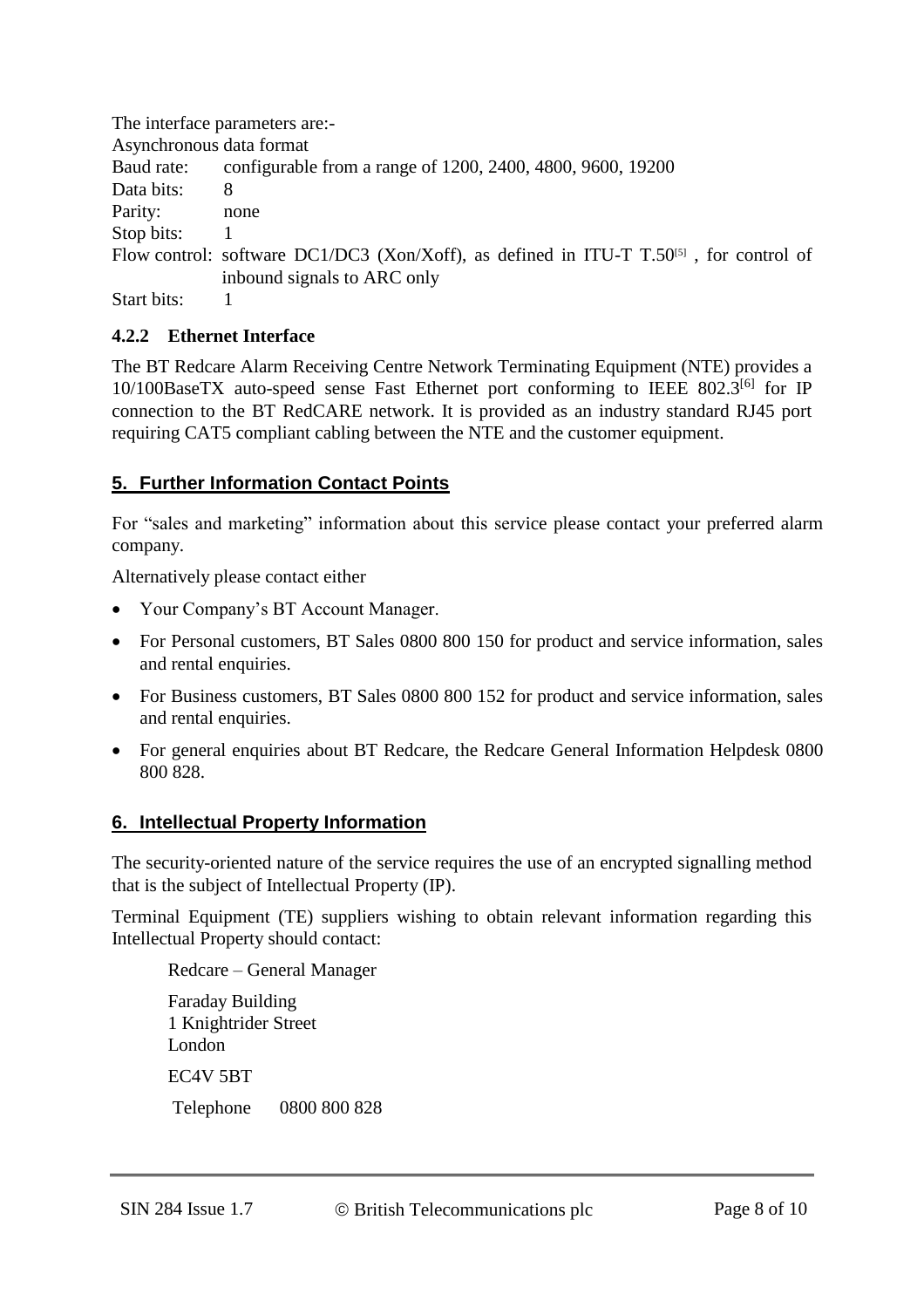## **7. Terms and Abbreviations**

| Abnormal<br>(not-upped<br>state) | An electrical condition into which the TE when connected to the network is placed<br>such that it is quiescent                                                                                            |  |  |
|----------------------------------|-----------------------------------------------------------------------------------------------------------------------------------------------------------------------------------------------------------|--|--|
| <b>ADSL</b>                      | Asymmetric Digital Subscriber Line                                                                                                                                                                        |  |  |
| <b>ARC</b>                       | <b>Alarm Receiving Centre</b>                                                                                                                                                                             |  |  |
| <b>BS</b>                        | <b>British Standard</b>                                                                                                                                                                                   |  |  |
| <b>CARE</b>                      | <b>Communicating Alarm Response Equipment</b>                                                                                                                                                             |  |  |
| CAT5                             | Category 5 Cable (Used in 100 Base-T Fast Ethernet networks)                                                                                                                                              |  |  |
| <b>CSMA/CD</b>                   | Carrier Sense Multiple Access / Collision Detect                                                                                                                                                          |  |  |
| D-Type                           | Computer industry standard connector                                                                                                                                                                      |  |  |
| <b>DCE</b>                       | Data Circuit-Termination Equipment                                                                                                                                                                        |  |  |
| <b>DTE</b>                       | Data Terminal Equipment                                                                                                                                                                                   |  |  |
| <b>IEEE</b>                      | Institute of Electronic and Electrical Engineers                                                                                                                                                          |  |  |
| IP                               | <b>Internet Protocol</b>                                                                                                                                                                                  |  |  |
| IP                               | <b>Intellectual Property</b>                                                                                                                                                                              |  |  |
| <b>ITU-T</b>                     | International Telecommunication Union - Telecommunications Standardisation<br>Sector                                                                                                                      |  |  |
| Normal<br>(upped<br>State)       | An electrical condition into which the TE when connected to the network is placed<br>such that it transmits an out-of-speech-band signal which is modulated and<br>contains an encrypted identity message |  |  |
| <b>NTE</b>                       | <b>Network Terminating Equipment</b>                                                                                                                                                                      |  |  |
| <b>REN</b>                       | Ringer Equivalence Number, determined by test method as described in BS 6305                                                                                                                              |  |  |
| <b>RS-232</b>                    | Physical Interface electrically unbalanced allowing data exchange to ITU-T V.24                                                                                                                           |  |  |
| <b>SIN</b>                       | Suppliers' Information Note                                                                                                                                                                               |  |  |
| <b>STU</b>                       | Subscribers' Terminating Unit                                                                                                                                                                             |  |  |
| TE                               | <b>Terminal Equipment</b>                                                                                                                                                                                 |  |  |